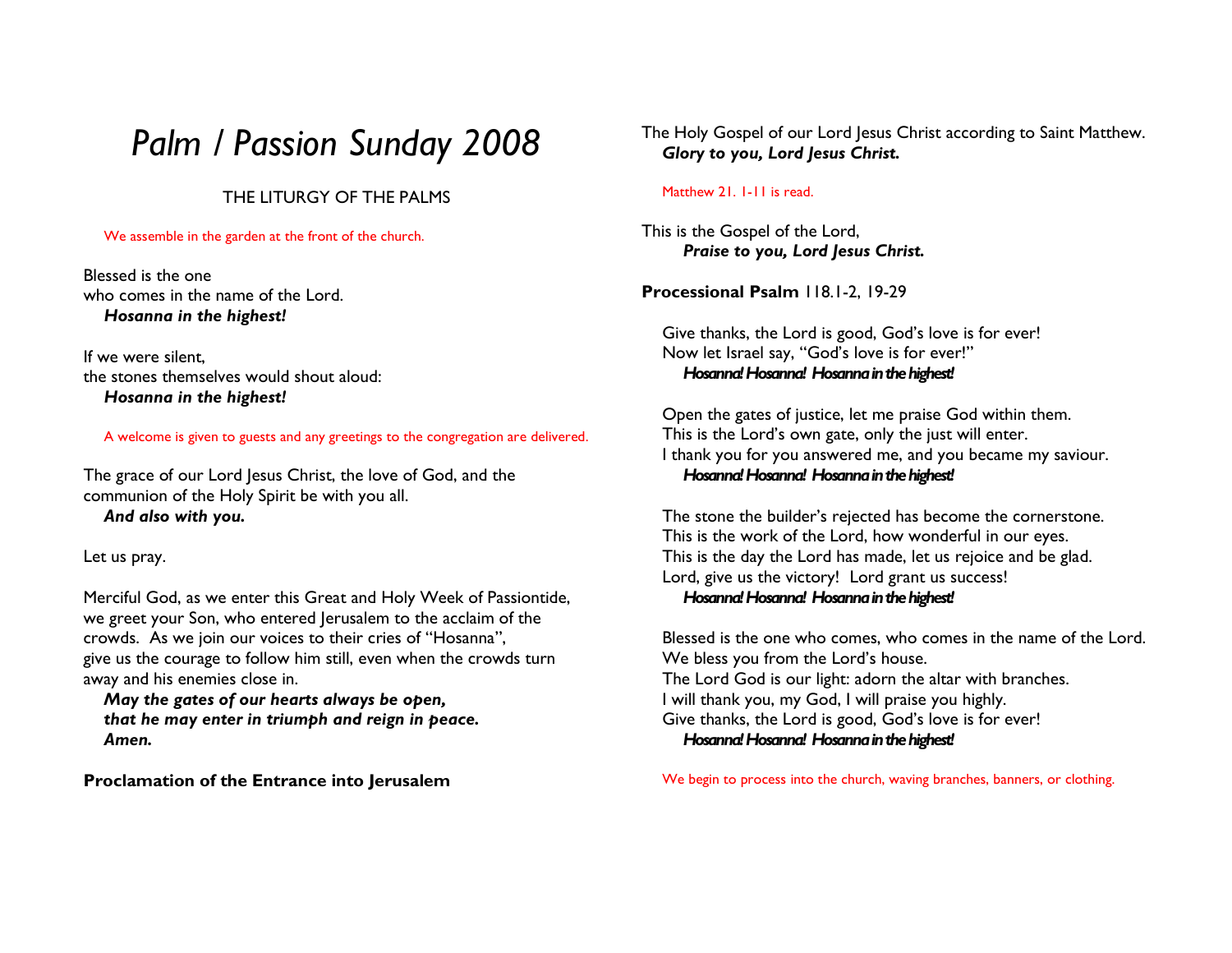- **Song 724** Hosanna in the highest by Carl Tuttle (Key: "G")
	- 1. Hosanna, hosanna, hosanna in the highest. Hosanna, hosanna, hosanna in the highest. Lord we lift up your name, with hearts full of praise. Be exalted O Lord our God! Hosanna in the highest!
	- 2. Glory, glory, glory to the King of kings. Glory, glory, glory to the King of kings. Lord we lift up your name, with hearts full of praise. Be exalted O Lord our God! Glory to the King of kings.

Once inside, branches and clothes may be laid around the cross. All find their seats but remain standing.

HymnRide on, Ride on by John Bell and Graham Maule

- 1. Ride on, ride on, the time is right: The roadside crows scream with delight; Palm branches mark the pilgrim way Where beggars squat and children play.
- 2. Ride on, ride on, your critics wait, Intrigue and rumour circulate; New lines abound in word and jest, And truth becomes a suspect guest.
- 3. Ride on, ride on, while well aware That those who shout and wave and stare Are mortals who, with common breath, Can crave for life and lust for death.
- 4. Ride on, ride on, though blind with tears, Though dumb to speak and deaf to jeers. Your path is clear, though few can tell Their garments pave the road to hell.
- 5. Ride on, ride on, the room is let, The wine matured, the saw is whet; And dice your death-throes shall attend Though faith, not fate, dictates your end.
- 6. Ride on, ride on, God's love demands, Justice and peace lie in your hands. Evil and angel voices rhyme: This is the man, and this the time.

#### Please be seated.

It was on this day that the Christ entered the holy city to shouts of 'Hosanna!' It was in this week that he entered the Temple, the place of worship, and cleansed it; it was in this week that he gave the meal of thanksgiving to his disciples; it was on the Friday of this week that he humbled himself, and became obedient to the point of death – even death on a cross.

#### Prayer of Confession

#### The Lord says:

 "The kind of fasting I want is this: Remove the chains of oppression and the yoke of injustice, and let the oppressed go free. Share your food with the hungry and open your homes to the homeless poor. Then my favour will shine on you like the sun and your wounds will be quickly healed."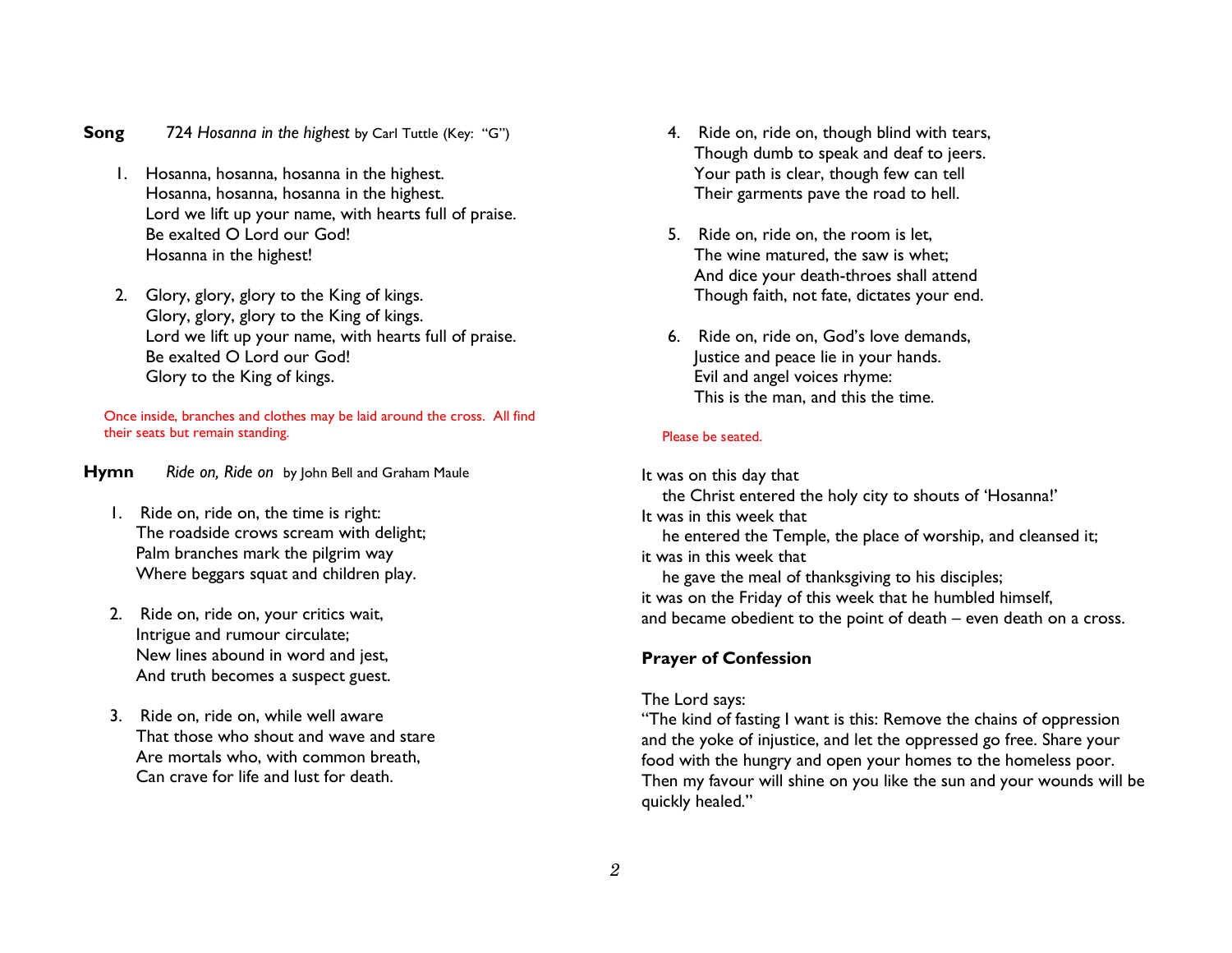When we confess you amongst your friends but deny you when your enemies close in: Lord, have mercy: Lord, have mercy.

When we clamour for your crown, but refuse to shoulder your cross: Christ, have mercy: Christ, have mercy.

When we would rather crucify the prophets than un-weave the web of injustice. Lord, have mercy: Lord, have mercy.

Silence.

We come to you, O God, for you alone can restore us. We are not able to heal ourselves. We are not able to forgive ourselves. We are not able to restore ourselves. We are not able to sanctify ourselves. We are not able to satisfy ourselves. We come to you, O God, for you alone can make us whole.

### Assurance of forgiveness

#### The minister holds the cross before the people.

The God who vindicates us is near. We shall not be put to shame. With the Lord God as our help no one can declare us guilty. Sisters and brothers, Christ has this word of grace for everyone who turns to him for mercy and help: Your sins are forgiven.

Thanks be to God!

Doxology 705 Behold the Lamb of God News and notices Children Anthem Hosanna Homily **Affirmation of faith** A Pilgrim People We believe in one God, the Father, the Son, and the Holy Spirit. We proclaim Jesus Christ, the crucified and risen one, confessing him as Lord to the glory of God the Father. In the fellowship of the Holy Spirit, we acclaim Jesus as the Lord of the church, the head over all things, the beginning of a new creation. We acknowledge that we live and work between the time of Christ's death and resurrection and the final consummation of all things which he will bring. We are a pilgrim people, always on the way toward a promised goal; on the way Christ feeds us with word and sacraments, and we have the gift of the Spirit in order that we may not lose the way. We will live and work within the faith and unity of the one holy catholic and apostolic Church,

bearing witness to that unity

which is both Christ's gift and his will.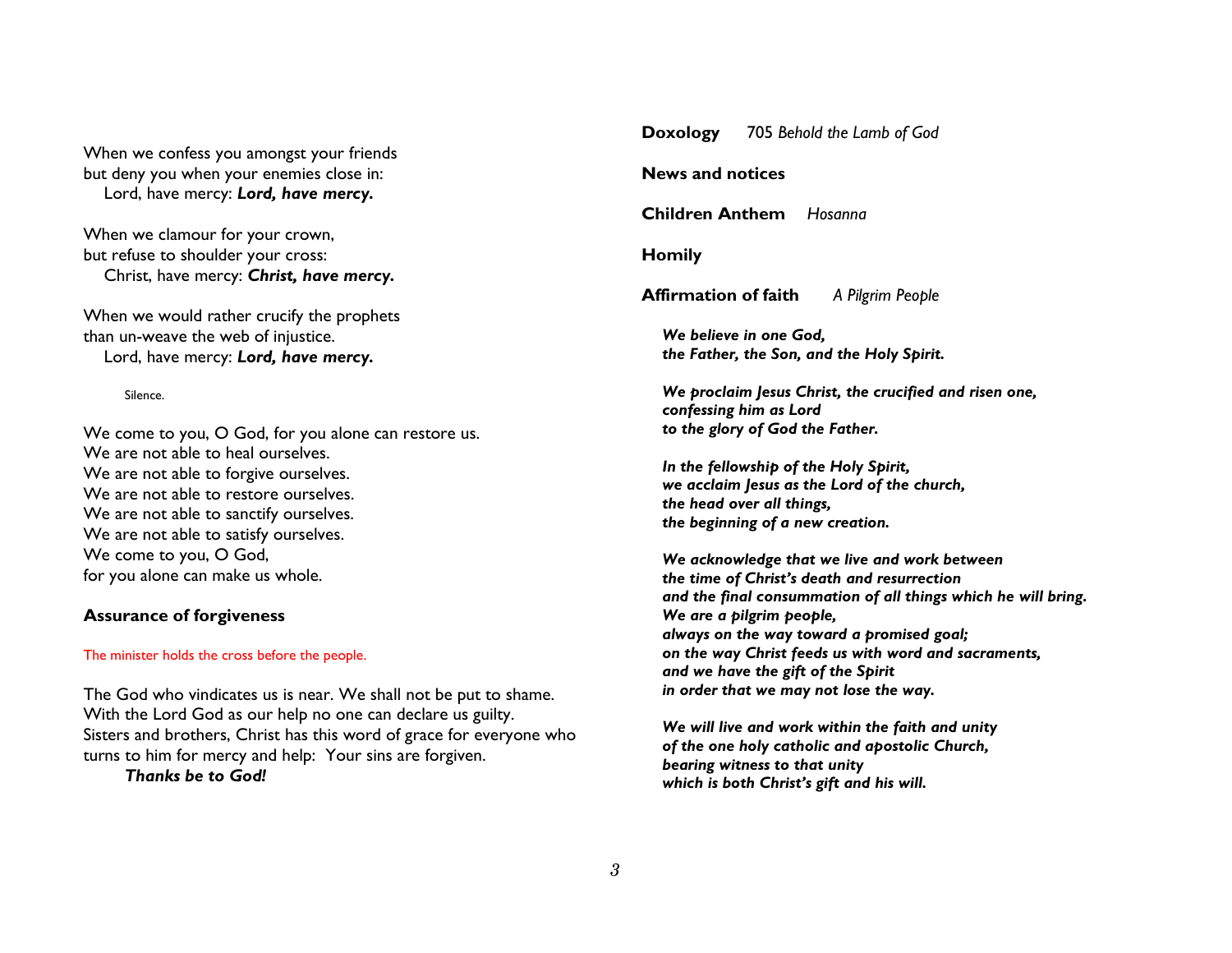We affirm that every member of the church is engaged to confess the faith of Christ crucified. Together with all the people of God, we will serve the world for which Christ died. And we await with hope the day of the Lord Jesus.

Adapted from the Basis of Union of the Uniting Church in Australia

### **Offertory**

### Prayers of the People

I ask you to pray for the peace of Jerusalem, and for all the nations of the world. Pray for enemies to be reconciled and for justice to be done.

#### Silent prayer

Lord, hear us. Lord, hear our prayer.

I ask you to pray for candidates for baptism and confirmation, and for Christians everywhere. Pray for courage and integrity in following the way of the cross.

### Silent prayer

Lord, hear us. Lord, hear our prayer.

I ask you to pray for all who offer their gifts to Christ, and for those who have betrayed his trust in them. Pray for love and loyalty in all our relationships.

### Silent prayer

Lord, hear us. Lord, hear our prayer.

I ask you to pray for the sick and all prisoners,

and for people preparing to die. Pray for healing, freedom, and hope.

### Silent prayer

Lord, hear us. Lord, hear our prayer.

I ask you to pray for the forgiveness of our sins through our Lord Jesus Christ. Pray for pardon and peace.

### Silent prayer

Lord, hear us. Lord, hear our prayer.

I ask you to give thanks for all the saints, and for the resurrection light that shines on them. Remember those who have died.

### Silent prayer

Lord, hear us. Lord, hear our prayer.

Holy God, hear the prayers of your Church. Forgive our sins, and send us the grace we need to be faithful followers of our crucified and risen Lord, for we pray in Jesus' name. Amen.

Hymn 336 O bride of Christ, rejoice

### Blessing and sending

Keep alert, stand firm in your faith, be courageous, be strong. Let all that you do be done in love.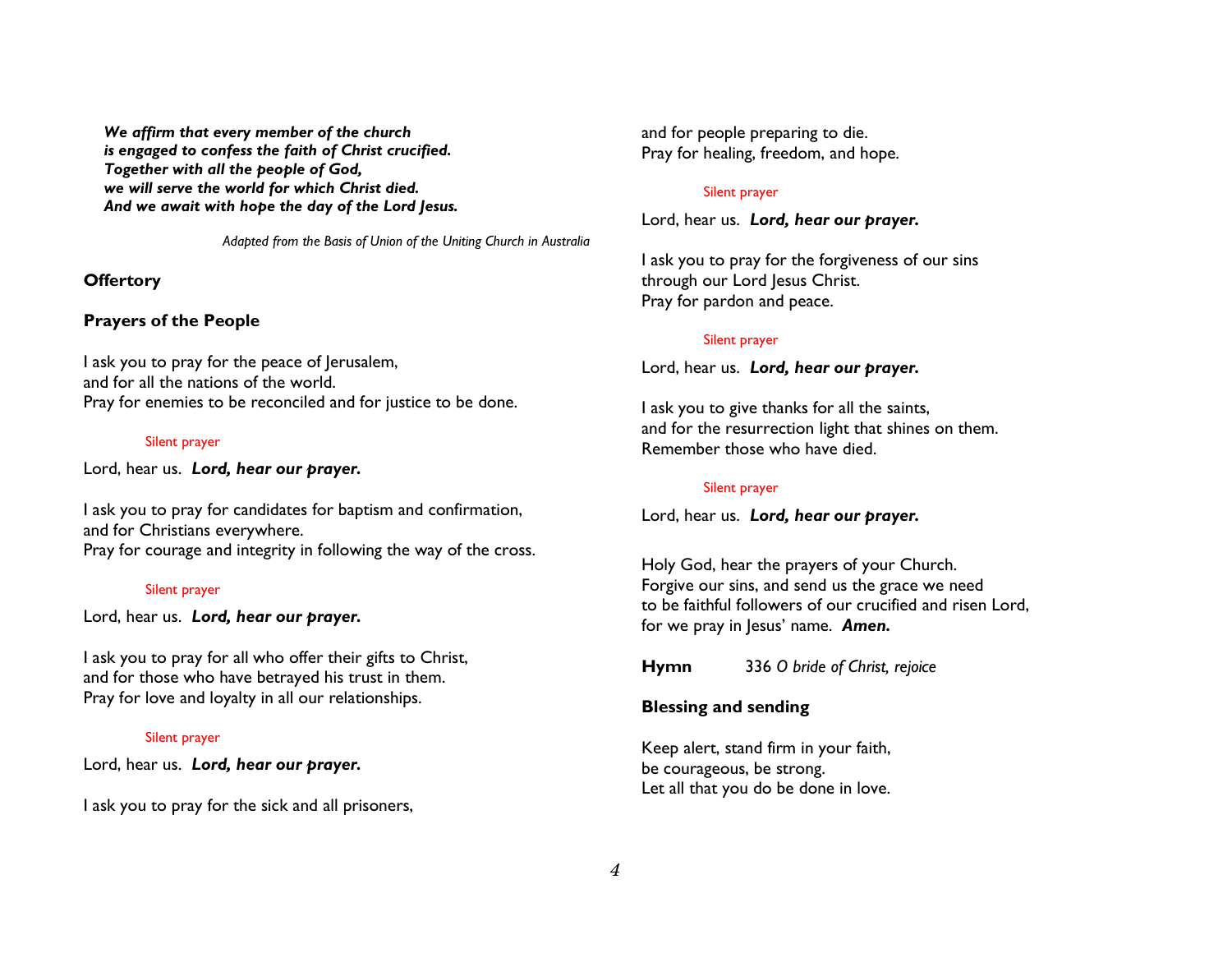The blessing of God be with you all, that of the Father, the Son, and the Holy Spirit.

We go in peace to love and serve the Lord. In the name of Christ. Amen.

## Liturgy of the Passion

### THE GATHERING OF THE PEOPLE OF GOD

We gather around the cross, on which candles are lit.

### Greeting and introduction

Hymn of praise 335 To Christ, the prince of peace

### Prayer of gathering

Since we live as people of the light; in faith, hope and love let us pray to the Lord:



As this Holy Lent enters its final great week

 and we maintain our pilgrimage of renewal and repentance through self-examination, prayer, meditation on the scriptures, acts of mercy, fasting, and dedication to the ways of justice and reconciliation;

let us pray to the Lord:

### Through our lives and by our prayers, your kingdom come.

Joining our voices with the deep groans of creationyearning for redemption; with the traditional owners of this land, the Wurundjeri people, and with all faithful custodians of the earth; let us pray to the Lord: Through our lives and by our prayers, your kingdom come.

With all who suffer with Christ under the weight of the sin of the world: those subjected to injustice and deprivation, those seeking refuge, freedom and peace; with all who bear the wounds of a broken world and yearn for healing and renewal; let us pray to the Lord: Through our lives and by our prayers, your kingdom come.

With all who serve the earth and its inhabitants: with leaders, policymakers, activists, with workers, students, artists and story-tellers; with the world's children, with the aged and infirm, with all who know their need of others;

let us pray to the Lord:

Through our lives and by our prayers, your kingdom come.

With each one gathered here in prayer and with our absent brothers and sisters;

 with the whole of Christ's church, from the Yarra banks to the ends of the earth; and especially with our persecuted sisters and brothers; let us pray to the Lord:

Through our lives and by our prayers, your kingdom come.

With God's faithful servants of every time and place, who year by year, generation after generation, have prepared for the celebration of our immersion into the mysteries of Christ's death and resurrection by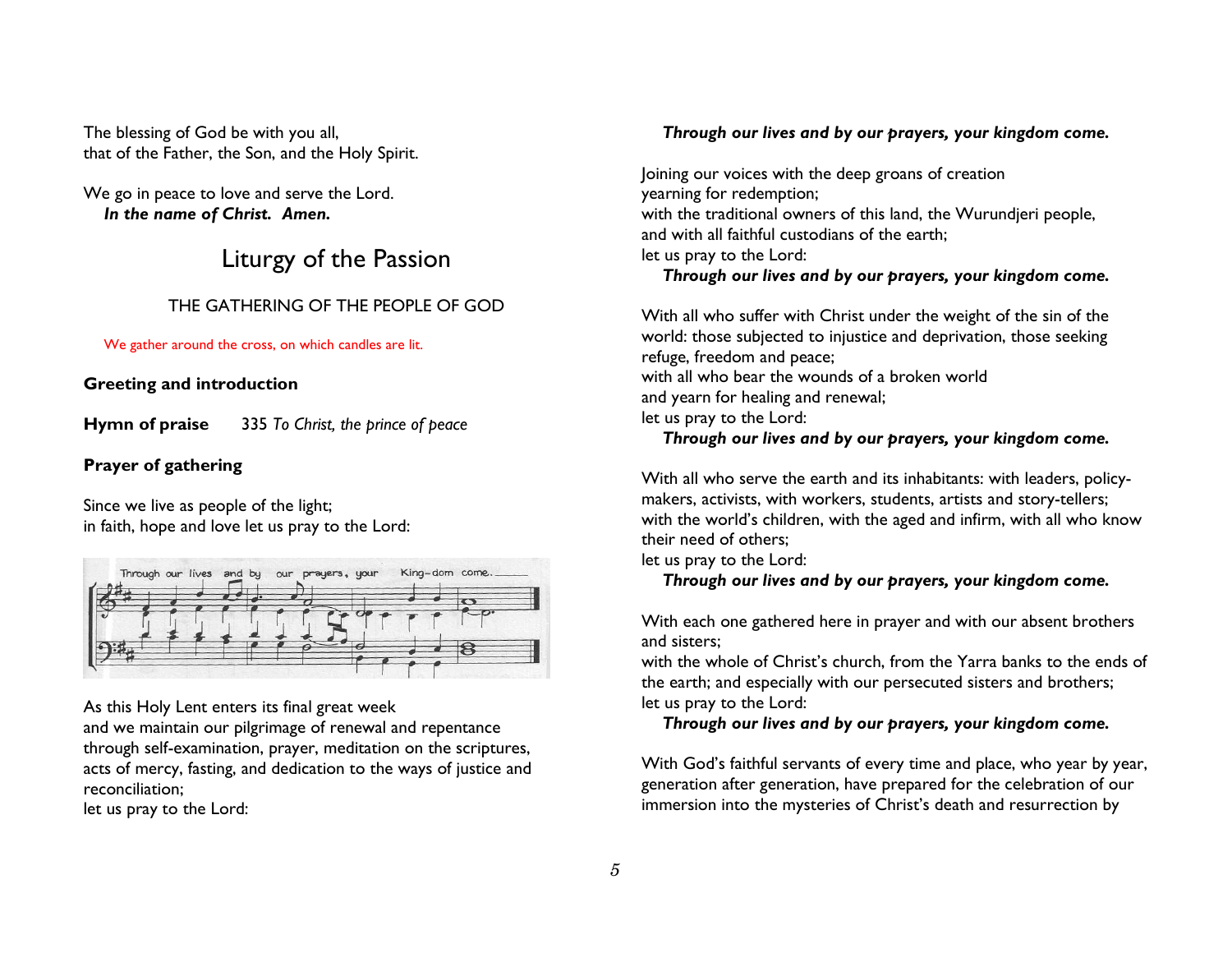faithfully observing this season of Lent; let us pray to the Lord:

Through our lives and by our prayers, your kingdom come.

### THE LITURGY OF THE WORD

Scripture Isaiah 50: 4-9

Psalm 31. 9-16



Pity me, Lord, I hurt all over; my eyes are swollen, my heart and body ache. Grief consumes my life, sighs fill my days; guilt saps my strength, my bones dissolve. In you, O Lord, I found refuge; let me nevermore be put to shame.

Enemies mock me, making me the butt of jokes. Neighbours scorn me, strangers avoid me. Forgotten like the dead, I am a shattered jar. I hear the crowd whisper, "Attack on every side!" as they scheme to take my life.

### In you, O Lord, I found refuge; let me nevermore be put to shame.

But I trust in you, Lord. I say,

"You are my God, my life is in your hands." Snatch me from my enemies, ruthless in their chase. Look on me with love, save your servant. In you, O Lord, I found refuge; let me nevermore be put to shame.

Philippians 2. 5-11

### The Gospel Proclamation of the Passion of our Lord Jesus Christ

During Lent we have been preparing, by works of love and sacrifice, for the celebration of the most profound mystery of our faith: our Lord's Passover from death to life. The meaning of Christ's resurrection can never be truly understood apart from his suffering and death. Therefore, tonight, as we enter the Great Holy Week of Passiontide, you are invited to meditate on the stories of the final days during which Jesus completed his work under the ever darkening shadow of the cross.

The gradual extinguishing of the lights reminds us of the advancing darkness that came over Jesus with the flight of the disciples, the bitter hatred of his enemies, and the looming certainty of torture and death. The time of total darkness recalls the time when he was in the tomb. The relighting of a single candle is a prophecy of the coming Day of Resurrection.

So come, let us journey with our Lord on the way of the cross so that, sharing his sufferings, we may be united with him in his risen life.

 Where Christ walks, we will follow. Where Christ stumbles, we will stop. Where Christ cries out, we will listen. Where Christ suffers, we will hurt.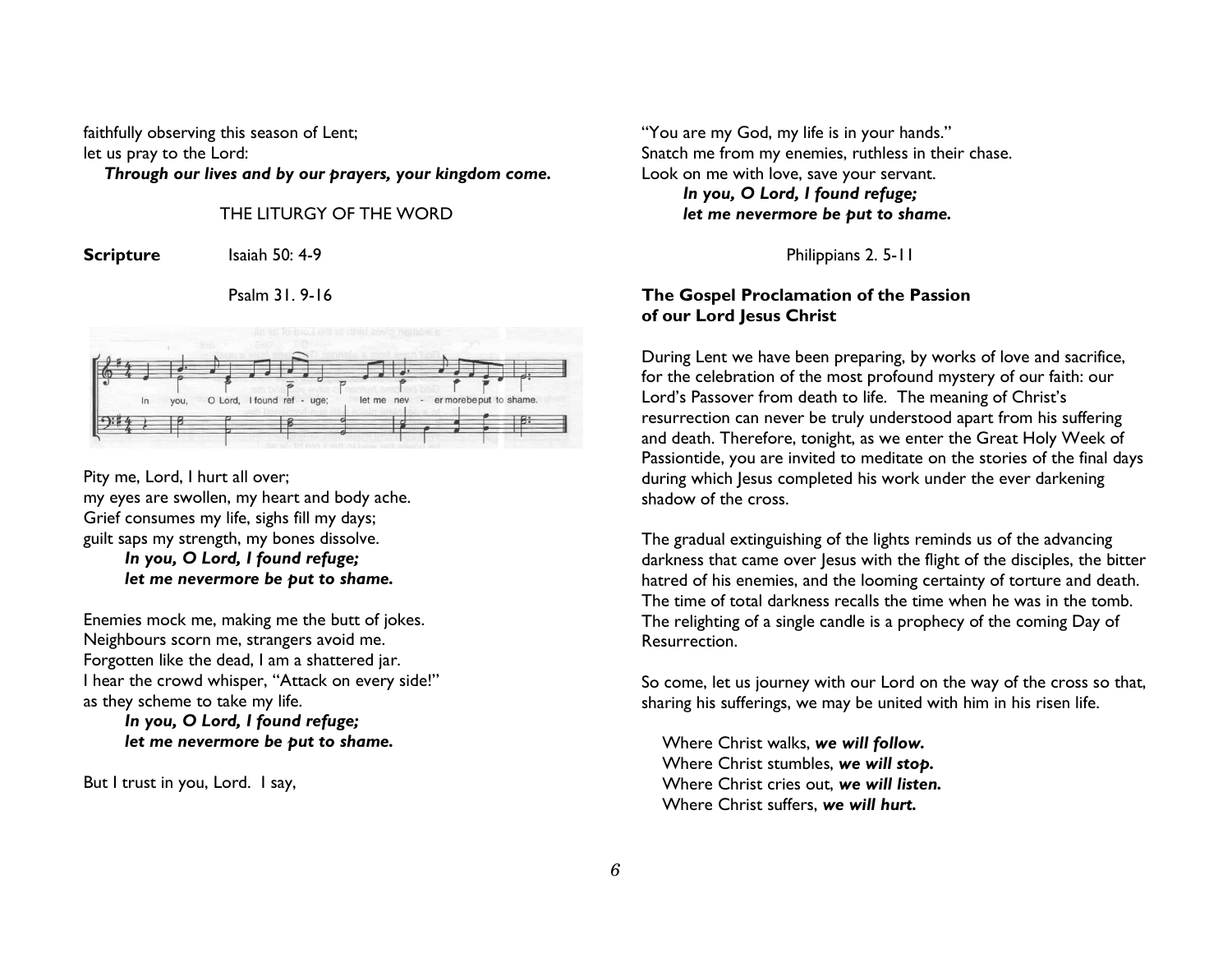Where Christ dies, we will bow our heads in sorrow. When Christ rises again in glory, we will share his endless joy. There is no other way; Christ is the only way.

HymnYou are the Prisoner by Robin Mann

- 1. You are the prisoner shackled and bound; Soldiers mistreat you, you make no sound; They lead you captive for all to see; You are the prisoner, and I am free.
- 2. You are abandoned, left all alone; Your friends are faithless, hearts made of stone. Blood from your crown seeps down on your face; You are abandoned, I am embraced.
- 3. You are condemned to carry a cross; 'Guilty' the verdict, this is the cost: Thirty-nine lashes, hung amongst thieves; You are condemned, and I am reprieved.
- 4. You are brought down and you are despised, Humiliated, dehumanised; Cruel is your suffering, bitter your cup; You are brought down and I am raised up.
- 5. Let me look closely into your pain, Learn of your suffering, know all your shame; Let me attend to all of your wounds— Jesus you'll never suffer alone.

The Holy Gospel of our Lord Jesus Christ according to Saint Matthew. Glory to you, Lord Jesus Christ.

#### Matthew 26.14 – 27.66

The reading will be divided into twelve scenes and done in the style of the ancient Tenebrae liturgies, where the growing darkness of Christ's journey to the cross is symbolised by a progressive extinguishing of the lights. The following refrain is sung after each reading:



### The Sermon of Silence [Lights go out]

At the conclusion of the reading, we will observe five minutes of complete silence in the darkness for contemplation and reflection. You may sit or kneel as you are comfortable during the silence.

Some lights are then put on again.

HymnLord Jesus Christ, shall I stand still? by John Bell

- 1. Lord Jesus Christ, shall I stand still And stare at you, hung on the tree; Or shall I move to where you move And die and live again for me? Shall I to sin and failure cling, Consorting with the guilt I hate; Or on your shoulders shall I fling The wrong I breed and contemplate?
- 2. Shall I your story read and tell To note your mark on history; Or shall I make your story mine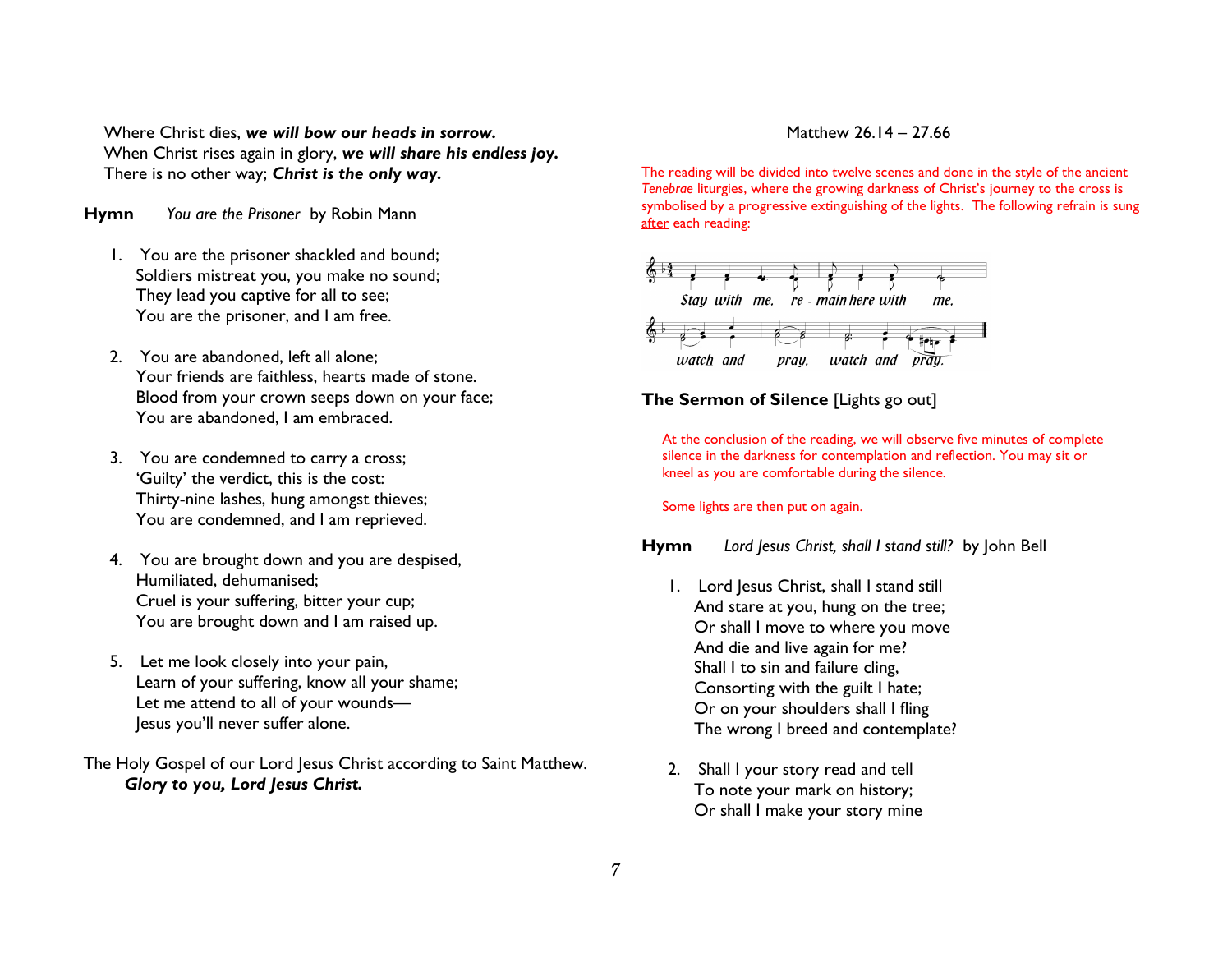And live by faith and mystery? Shall I embrace the love you show And covet this sweet holy thing: Or of that love shall my heart speak, My hands relate, my being sing?

3. Shall I retreat from where you fall And seek a safer path through life; Or shall I meet you in the world Where peace is scarce, injustice rife? Lord Jesus Christ, the God who lives To love and die and rise again, Make me the who, and you the why, Your way the how, and now the when.

#### Confession of Faith

Let us stand to affirm the faith of the Church.

We believe in God, creator of all that is and shall be, redeemer of all that is less than it could be, sustainer of our living, our loving, our being.

We believe in the cross of Christ, drenched in hatred and cruelty, yet overflowing with God's unquenchable love. We believe in the bread of life: broken and shared it opens our eyes to the presence of Christ and strengthens us for the journey.

We believe in the pain suffered by Christ: all our hurts, torments and betrayals

magnified in the purity of love, and embraced by him that we might be free.

We believe in the joy of the Holy Spirit, poured into the hearts of those who, with courage and resolve, refuse to trade integrity for popularity.

We believe in the gospel, good news offered to us in Jesus, despised by the world but leading us in the way of life.

We believe in love: the nature of God, a gift unsurpassed, but a mystery only fulfilled when everything else is relinquished.

We believe in light shining from darkness. in mercy vanquishing bitterness, in life bursting free where death reigned.

How then shall we live? How shall this faith take flesh in the world?

The cross? We will take it.The bread? We will break it.The pain? We will bear it. The joy? We will share it. The Gospel? We will live it. The love? We will give it. The light? We will cherish it. The darkness? God shall perish it.

**Choir Anthem** Praise to thee Lord Jesus by H. Schutz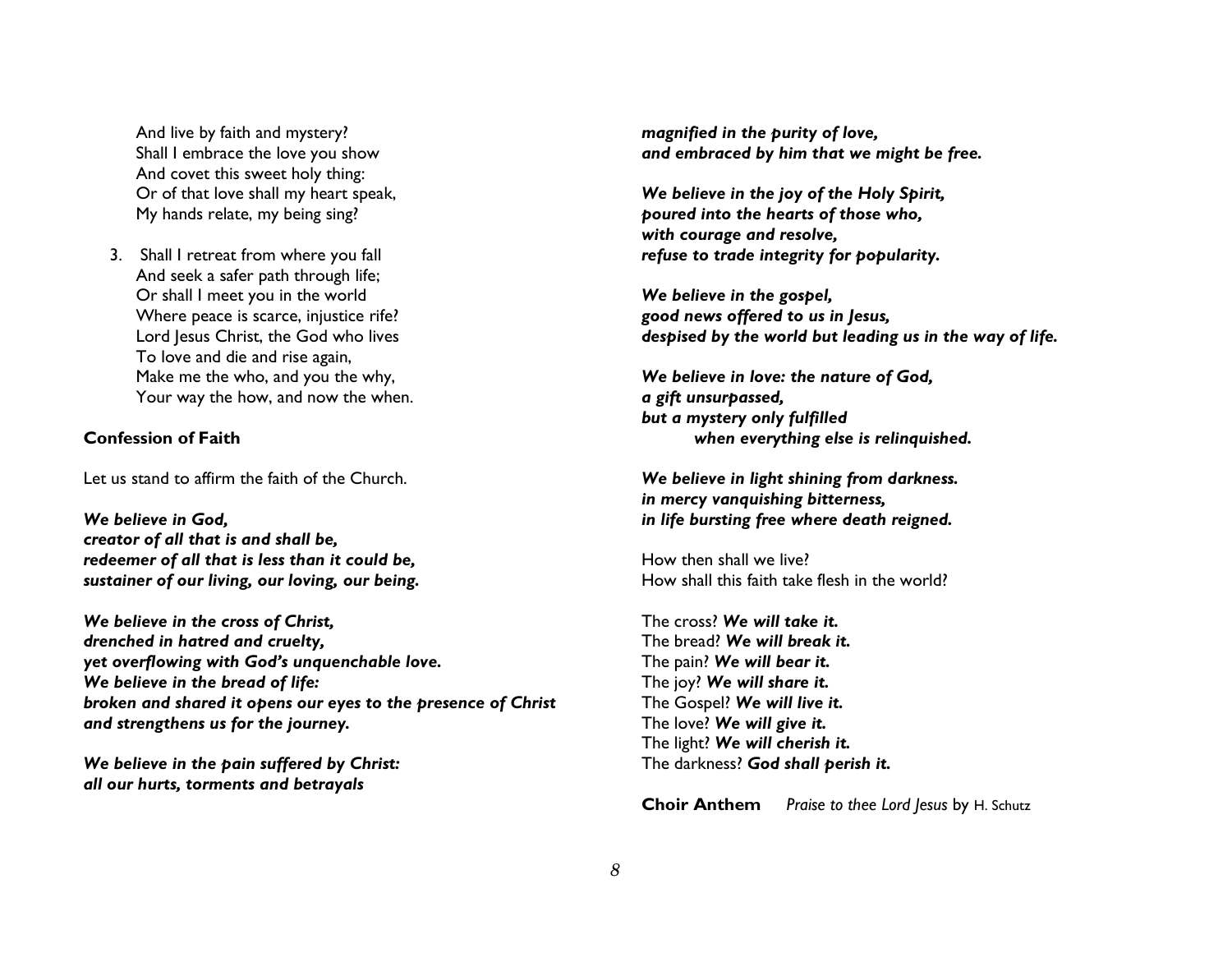#### The Prayers of the People

Let us hold firmly to the faith we profess, for we have a great High Priest who has gone into the very presence of God —Jesus Christ, the Son of God.

 By God's grace, we share in Christ's priesthood, praying for the world day and night until earth and heaven are reconciled and all things are made one in Christ.

That we may remain humble in our preparation for the blessings of the Paschal celebration, let us pray to the Lord: Lord, hear us: Lord, hear our prayer.

That we may treasure the Word spoken into our hearts, learning to understand and live it out, that we may learn to know Christ, who came to save all who are lost, let us pray to the Lord:

Lord, hear us: Lord, hear our prayer.

That we may face our sin with truth and humility, that we may turn from evil and embrace the good, that the Holy Spirit, who searches the hearts of all people, may strengthen our weakness with the power of God, let us pray to the Lord:

Lord, hear us: Lord, hear our prayer.

That this preparation for the feast of Christ's resurrection may change our hearts, empowering us to love even the least, that our families and friends may be converted to faith in Christ, and receive from him the peace that passes all understanding, let us pray to the Lord:

Lord, hear us: Lord, hear our prayer.

That the world might be healed of its grievous wounds, that wars would cease and sorrow and mourning flee away, that all whom we carry in our hearts might be gathered into our prayers, let us lift up to God the names of those for whom we would especially seek God's care:

Silent prayer.

Lord, hear us: Lord, hear our prayer.

That we may learn to pray as our Saviour prays, let us pray the prayer he taught us:

Our Father in heaven, hallowed be your name, your kingdom come, your will be done on earth as in heaven. Give us today our daily bread. Forgive us our sins as we forgive those who sin against us. Save us from the time of trial, and deliver us from evil. For the kingdom, the power and the glory are yours,now and for ever. Amen.

### SENDING OUT OF THE PEOPLE OF GOD

#### Lenten Covenant

When God's calls, we shall listen. Where God sends, we shall go. Where Christ goes before us, we shall follow.